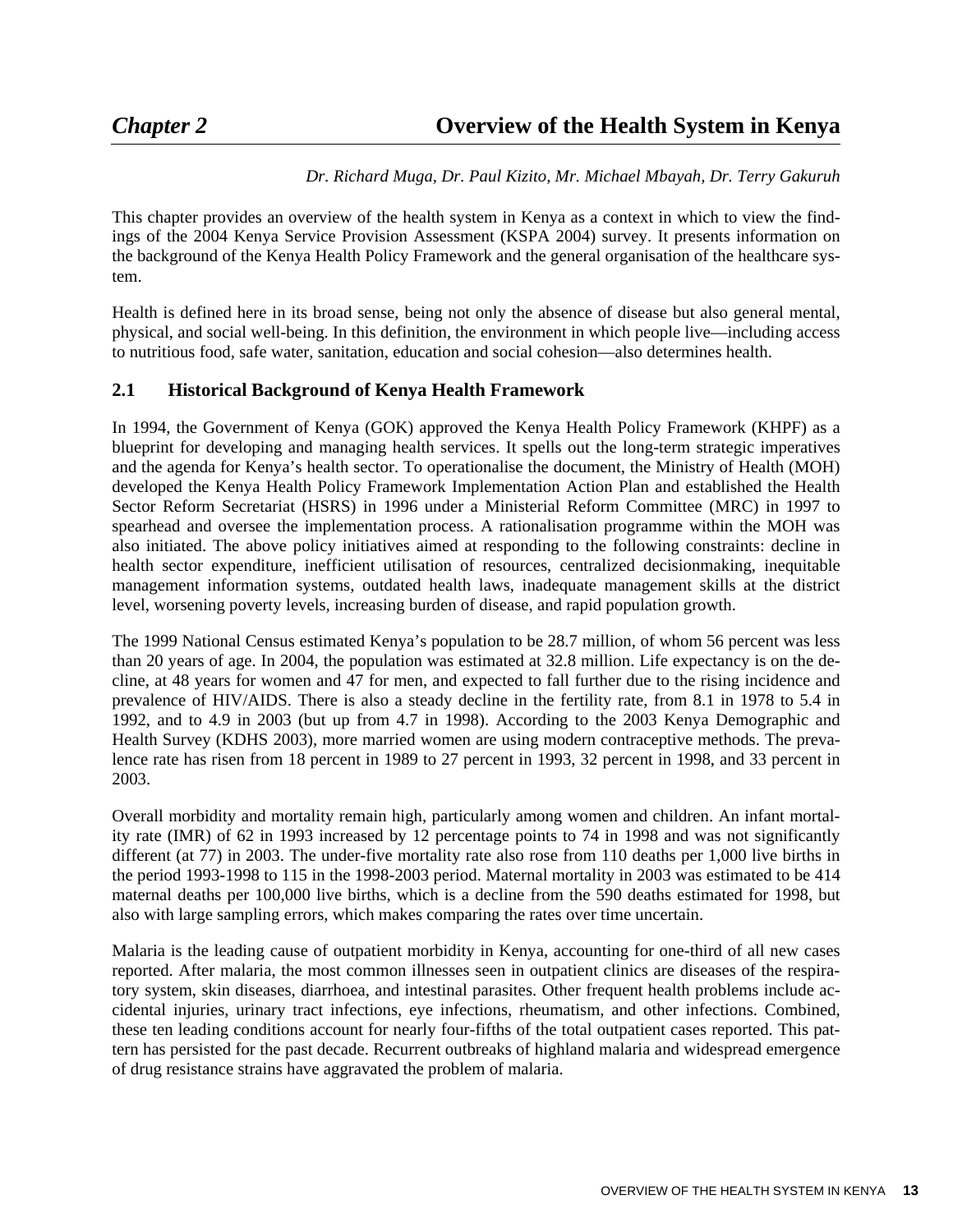In 2003, full immunisation coverage declined to under 60 percent (from 65 percent in 1998 and 78 percent in 1993), with the percentage of children receiving no vaccinations at all increasing from 3 percent in 1998 to 6 percent in 2003. The major causes of this decrease in coverage are the declining availability, access to, and quality of public health services; the increasing level of poverty is a main underlying factor. In addition, because fewer people are dying from immunisable diseases, the focus on immunisation services has reduced, and funding has decreased.

The challenge facing the government is to reverse this decline. The National Development Plan of 2002- 2008 states that the health care system in its current form (at the time of the National Plan's preparation) does not operate efficiently. Some of the areas targeted in the plan include drugs, personnel, and facility utilisation. Drugs, which account for 14 percent of the health budget, were deemed to be the most promising area for improvement, particularly in drugs' selection and quantification. Staffing norms for key cadres would be developed for deployment purposes. The plan also calls for formulating a health manpower policy, to develop and retain human resources in the sector.

## **2.1.1 The First Health Sector Strategic Plan (1999-2004)**

The development of the first National Health Sector Strategic Plan (NHSSP-I) for the period 1999-2004 was a follow-up to the Ministry of Health's efforts to translate the policy objectives into an implementable programme (MOH, 1999a). In addition to taking into account past constraints, the document involved key stakeholders in the planning process from the start through consultative workshops within the Ministry itself and with other stakeholders, such as development partners, public sector, districts, and provinces, the private sectors, NGOs, religious groups, professional organisations, communities, and users of health services, as well as teaching and research institutions. The end product thus incorporated the views and priorities of all these groups.

# **2.1.2 Findings of the External Evaluation of NHSSP-I**

The NHSSP-I was evaluated in September 2004 by an external team of independent consultants. The evaluation found that

*"...despite having well focused national health policies and reform agenda whose overriding strategies were focused on improving health care delivery services and systems through efficient and effective health management systems and reform, the overall implementation of NHSSP-I (1999-2004) did not manage to make a breakthrough in terms of transforming the critical health sector interventions and operations towards meeting the most significant targets and indicators of health and socio economic development as expected by the plan". This may be attributed to a set of factors, most of which are inter-related, such as* 

- *Absence of a legislative framework to support decentralisation;*
- *Lack of well articulated, prioritized and costed strategic plan;*
- *Inadequate consultations amongst MOH staff themselves and other key stakeholders involved in the provision of health care services;*
- *Lack of institutional coordination and ownership of the strategic plan leading to inadequate monitoring of activities;*
- *Weak management systems;*
- *Low personnel morale at all levels; and*
- *Inadequate funding and low level of resource accountability.*

As a result, the efforts made under NHSSP-I did not contribute toward improving Kenyans' health status. Rather, health indicators showed a downward trend. Infant and child mortality rates increased. The use of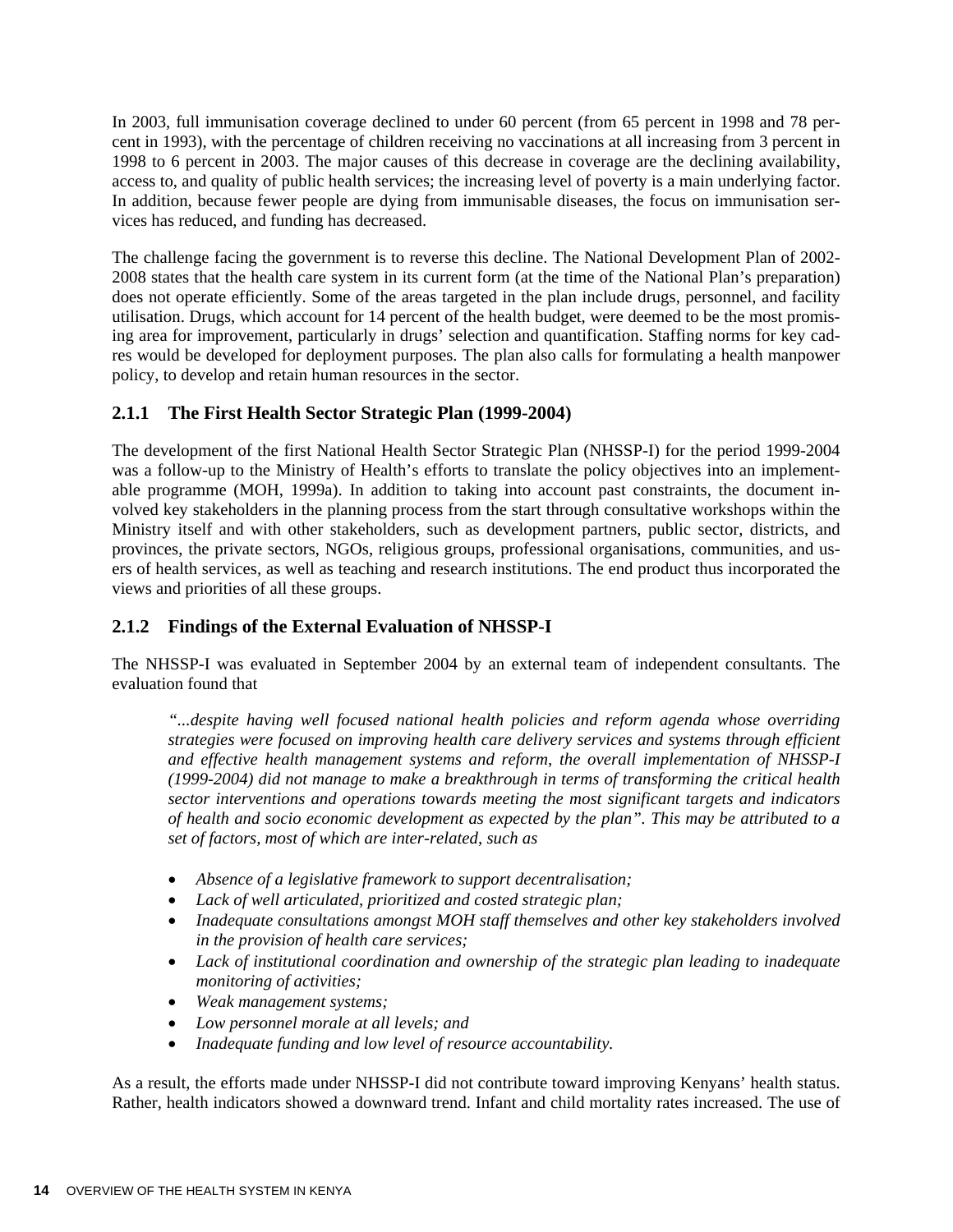health services in public facilities declined; in 1990 there were 0.6 new consultations per person, while in 1996, there were only 0.4 new consultations per person. The doctor-to-population ratio declined from the 1980s to the 1990s. The public sector's contributions to healthcare stagnated, going from US\$12 per person in 1990 to US\$6 per person in 2002. In more general development terms, poverty levels also increased, going from 47 percent in 1999 to 56 percent in 2002.

## **2.2 Organisation of the Health Care System**

This section presents a brief overview of the organisation of the health care system in Kenya.

#### **2.2.1 Organisation of the Ministry of Health**

The Department of Preventive and Promotive Services (Figure 2.1) is responsible for the Reproductive and Child Health Programme, the Malaria Control Programme, the National AIDS/STI Control Programme, the Occupational Health Programme, the Parasite Diseases Control Programme, and others, with Maternal, Child Health, and Family Planning services included under the Reproductive and Child Health Unit.



# **2.2.2 The Health Care System**

The health sector comprises the public system, with major players including the MOH and parastatal organisations, and the private sector, which includes private for-profit, NGO, and FBO facilities. Health services are provided through a network of over 4,700 health facilities countrywide, with the public sector system accounting for about 51 percent of these facilities.

The public health system consists of the following levels of health facilities: national referral hospitals, provincial general hospitals, district hospitals, health centres, and dispensaries.

*National referral hospitals* are at the apex of the health care system, providing sophisticated diagnostic, therapeutic, and rehabilitative services. The two national referral hospitals are Kenyatta National Hospital in Nairobi and Moi Referral and Teaching Hospital in Eldoret. The equivalent private referral hospitals are Nairobi Hospital and Aga Khan Hospital in Nairobi.

*Provincial hospitals* act as referral hospitals to their district hospitals. They also provide very specialized care. The provincial level acts as an intermediary between the national central level and the districts. They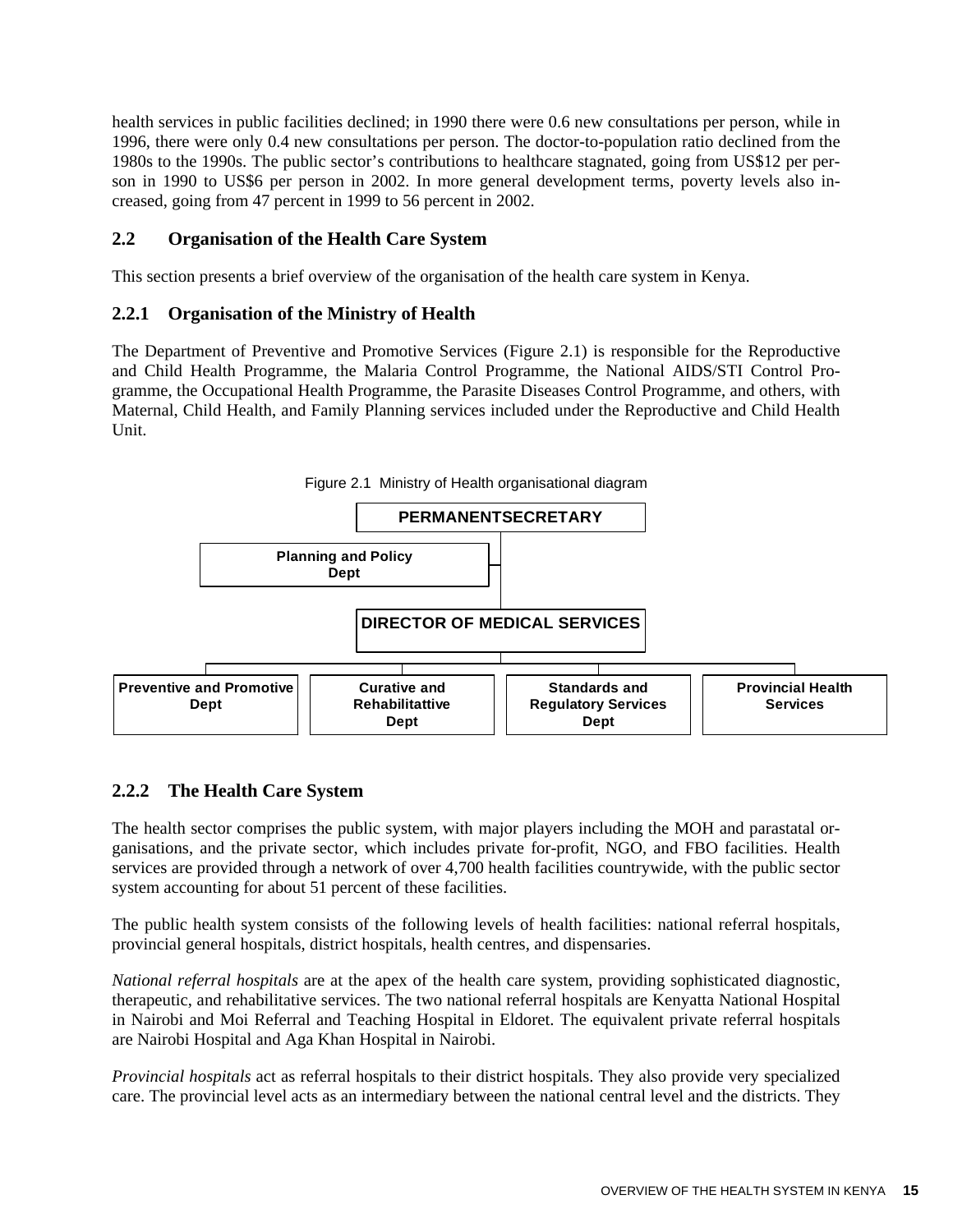oversee the implementation of health policy at the district level, maintain quality standards, and coordinate and control all district health activities. Similar private hospitals at the provincial level include Aga Khan Hospitals in Kisumu and Mombasa.

*District hospitals* concentrate on the delivery of health care services and generate their own expenditure plans and budget requirements based on guidelines from headquarters through the provinces.

The network of *health centres* provides many of the ambulatory health services. Health centres generally offer preventive and curative services, mostly adapted to local needs.

*Dispensaries* are meant to be the system's first line of contact with patients, but in some areas, health centres or even hospitals are effectively the first points of contact. Dispensaries provide wider coverage for preventive health measures, which is a primary goal of the health policy.

The government health service is supplemented by privately owned and operated hospitals and clinics and faith-based organisations' hospitals and clinics, which together provide between 30 and 40 percent of the hospital beds in Kenya.

## **2.2.3 Kenya Health Service**

*Services at the provincial and district level.* As a result of health sector reforms that have decentralized health services, services are integrated as one goes down the hierarchy of health structure from the national level to the provincial and district levels. Under decentralisation, the district handles supervisory responsibilities. Unfortunately, supervision has not been very effective, as one technical person may supervise several technical areas of service delivery at lower levels.

*Structure of service delivery.* The Provincial Health Management Team (PHMT) provides supervision and management support to the districts and sub-districts within the province.

At the district level, curative services are provided by district hospitals and mission hospitals. Public health services are managed by the District Health Management Team (DHMT) and Public Health Unit of the district hospitals. The DHMT and District Health Management Board (DHMB) provide management and supervision support to rural health facilities (sub-district hospitals, health centres, and dispensaries).

At the sub-district level, both preventive and curative services are provided by the health centres as well as dispensaries and outreach services to the communities within the catchment areas. Basic preventive and curative services for minor ailments are being addressed at the community and household level with the introduction of the community package.

*Non-governmental organisations, faith-based organisations and the private sector.* Although several health-oriented NGOs operate throughout the country, the population covered by these NGO health services cannot be easily determined. The MOH and external donors support the health services offered by NGOs and the private sector in several ways. Depending on their comparative advantage, NGOs, FBOs, and community-based organisations (CBOs) undertake specific health services. The MOH provides support to mission health facilities by training their staff as well as seconding staff to these facilities and offering drugs and vaccines.

Currently, the private sector (both for-profit and not-for-profit) contributes over 40 percent of health services in the country, providing mainly curative health services and very few preventive services.

Modalities exist for MOH supervision and monitoring of NGO, FBO and other private-sector facilities. The NGOs and private facilities work with communities in collaboration with the DHMT. The commu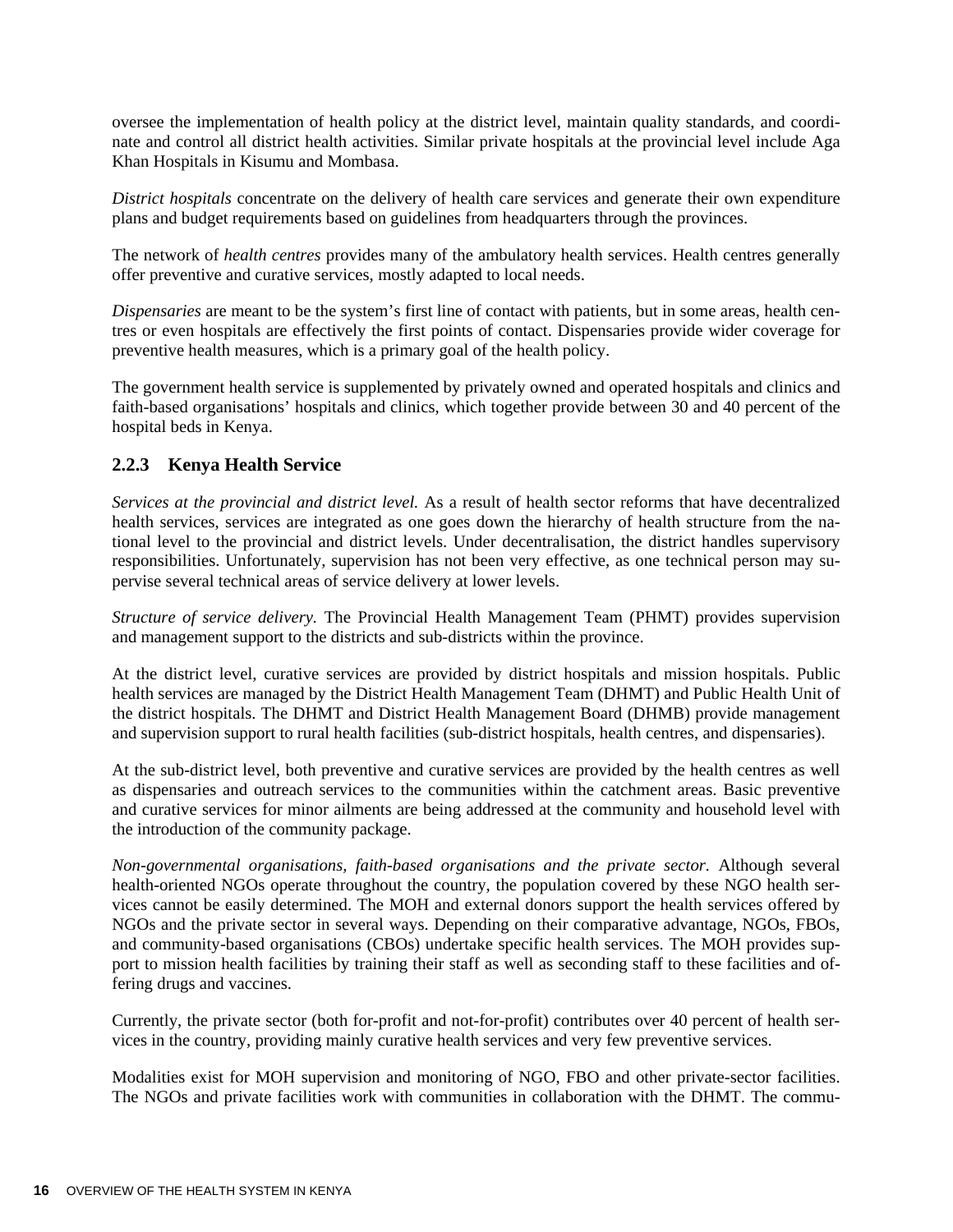nity programmes report to the DHMBs, which reports to the headquarters through the Provincial Health Management Boards. Their activities are guided by MOH standards and protocols.

#### **2.3 Health Facilities**

Tables 2.1 and 2.2 show the distribution of health facilities and hospital beds and cots by province. As seen in Table 2.1, the overall number of health facilities increased between 2001 and 2002. Although there was a decline in the number of hospital beds/cots per 100,000 population between 2003 and 2004, there has been a drastic increase from the numbers for 2001 and 2002.

| Table 2.1 Health facilities and hospital beds and cots, 2001-2002                                       |        |        |  |  |  |  |
|---------------------------------------------------------------------------------------------------------|--------|--------|--|--|--|--|
| Number of health facilities in Kenya, and number of hospital beds<br>and cots available, Kenya SPA 2004 |        |        |  |  |  |  |
| <b>Facility type</b>                                                                                    | 2001   | 2002   |  |  |  |  |
| Hospitals/maternities                                                                                   | 500    | 514    |  |  |  |  |
| Health centres                                                                                          | 611    | 634    |  |  |  |  |
| <b>Dispensaries</b>                                                                                     | 3,310  | 3,351  |  |  |  |  |
| Total                                                                                                   | 4.421  | 4.499  |  |  |  |  |
| Number of beds and cots<br>Number of beds and cots per                                                  | 58,080 | 60,657 |  |  |  |  |
| 100,000 population                                                                                      | 18.9   | 19.2   |  |  |  |  |
| Source: Health Management Information System, Ministry of Health, 2005                                  |        |        |  |  |  |  |

Table 2.2 Health facilities and hospital beds and cots by province, 2003-2004

Number of health facilities in Kenya, and number of hospital beds and cots available, by province, Kenya SPA 2004

|                                                                        | Number of institutions |                   |                   |       |           |                   |                   | Hospital beds & cots |                        |                                     |                        |                                     |
|------------------------------------------------------------------------|------------------------|-------------------|-------------------|-------|-----------|-------------------|-------------------|----------------------|------------------------|-------------------------------------|------------------------|-------------------------------------|
|                                                                        |                        | 2003              |                   | 2004  |           |                   | 2003              |                      | 2004                   |                                     |                        |                                     |
| Province                                                               | Hospitals              | Health<br>centres | Dispen-<br>saries | Total | Hospitals | Health<br>centres | Dispen-<br>saries | Total                | Number of<br>beds/cots | Number per<br>100.000<br>population | Number of<br>beds/cots | Number per<br>100,000<br>population |
| Nairobi                                                                | 58                     | 54                | 381               | 493   | 71        | 61                | 395               | 527                  | 5,528                  | 21.6                                | 5,528                  | 20.1                                |
| Central                                                                | 65                     | 89                | 372               | 526   | 69        | 95                | 392               | 556                  | 8,542                  | 22.9                                | 8,543                  | 21.2                                |
| Nyanza                                                                 | 64                     | 42                | 334               | 440   | 72        | 37                | 344               | 453                  | 8,871                  | 31.4                                | 8,871                  | 30.3                                |
| N/Eastern                                                              | 65                     | 80                | 692               | 837   | 64        | 79                | 695               | 838                  | 8,261                  | 15.4                                | 8,261                  | 16.1                                |
| R/Valley                                                               | 8                      | 12                | 68                | 88    | 13        | 14                | 74                | 101                  | 1.954                  | 14.2                                | 1.954                  | 13.6                                |
| Eastern                                                                | 98                     | 117               | 333               | 548   | 102       | 118               | 336               | 556                  | 12.871                 | 23.2                                | 12.871                 | 26.3                                |
| Western                                                                | 100                    | 161               | 1006              | 1267  | 98        | 196               | 1080              | 1,374                | 12,832                 | 16.5                                | 12,951                 | 15.4                                |
| Coast                                                                  | 68                     | 94                | 196               | 358   | 73        | 91                | 198               | 362                  | 6.992                  | 19.4                                | 6.992                  | 18.0                                |
| Total                                                                  | 526                    | 649               | 3,382             | 4,557 | 562       | 691               | 3,514             | 4,767                | 65,851                 | 19.5                                | 65,971                 | 18.1                                |
| Source: Health Management Information System, Ministry of Health, 2005 |                        |                   |                   |       |           |                   |                   |                      |                        |                                     |                        |                                     |

### **2.3.1 Dispensaries**

The dispensaries are at the lowest level of the public health system and are the first point of contact with patients. They are staffed by enrolled nurses, public health technicians, and dressers (medical assistants). The enrolled nurses provide antenatal care and treatment for simple medical problems during pregnancy such as anaemia, and occasionally conduct normal deliveries. Enrolled nurses also provide basic outpatient curative care.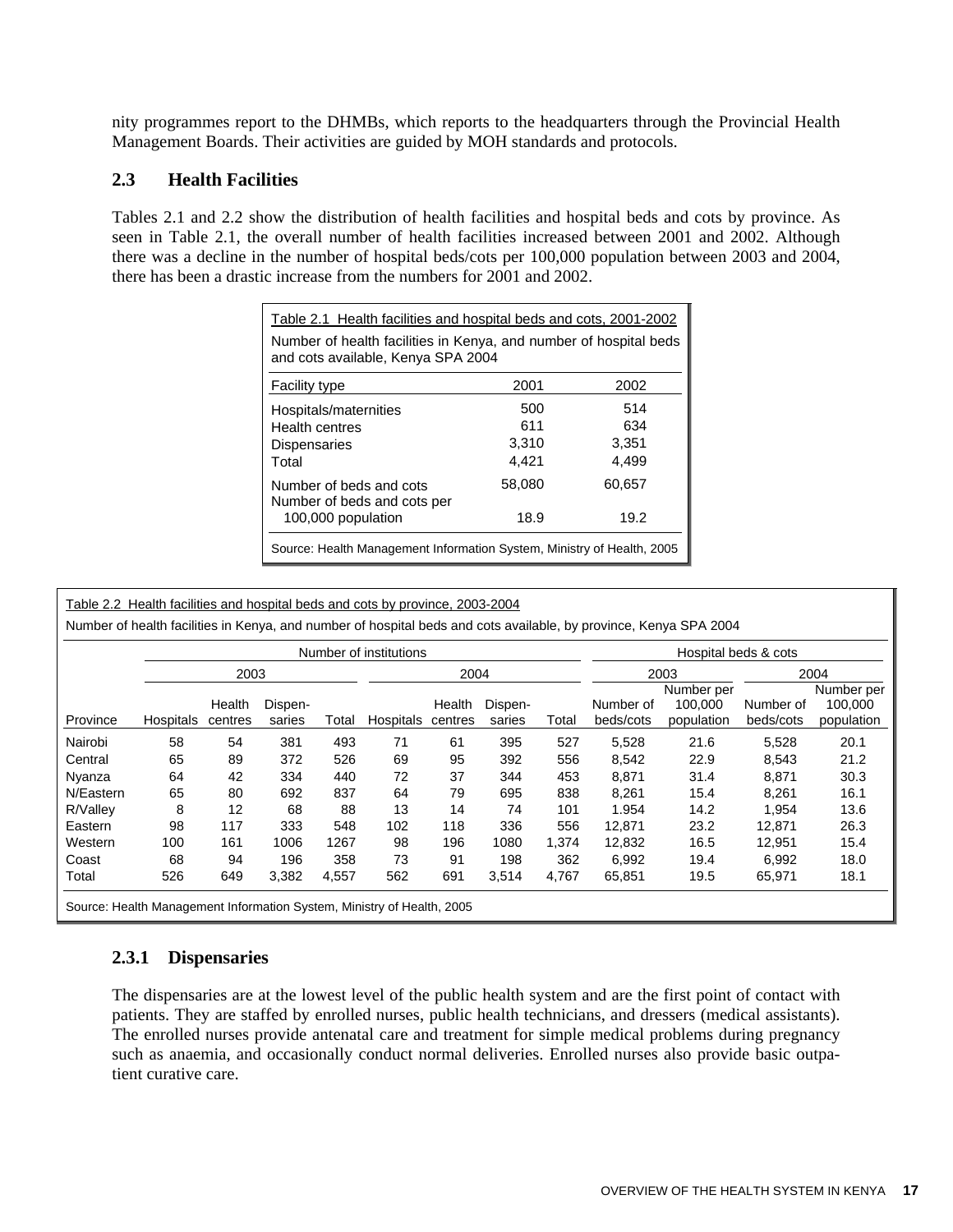## **2.3.2 Health Centres**

Health centres are staffed by midwives or nurses, clinical officers, and occasionally by doctors. They provide a wider range of services, such as basic curative and preventive services for adults and children, as well as reproductive health services. They also provide minor surgical services such as incision and drainage. They augment their service coverage with outreach services, and refer severe and complicated conditions to the appropriate level, such as the district hospital.

## **2.3.3 District Hospitals**

District hospitals are the facilities for clinical care at the district level. They are the first referral hospital and form an integral part of the district health system.

A district hospital should provide the following:

- Curative and preventive care and promotion of health of the people in the district;
- Quality clinical care by a more skilled and competent staff than those of the health centres and dispensaries;
- Treatment techniques such as surgery not available at health centres;
- Laboratory and other diagnostic techniques appropriate to the medical, surgical, and outpatient activities of the district hospital;
- Inpatient care until the patient can go home or back to the health centre;
- Training and technical supervision to health centres, as well as resource centre for health centres at each district hospital;
- Twenty-four hour services;
- The following clinical services:
	- Obstetrics and gynaecology;
		- $\bullet$  Child health;
		- Medicine;
		- Surgery, including anaesthesia;
- Accident and emergency services;
- Non-clinical support services;
- Referral services:
- Contribution to the district-wide information generation, collection planning, implementation and evaluation of health service programmes.

### **2.3.4 Provincial Hospitals**

Provincial hospitals form a secondary level of health care for their location. They provide services to a geographically well-defined area. Provincial hospitals are an integral part of the provincial health system. They provide specialized care, involving skills and competence not available at district hospitals, which makes them the next level of referral after district hospitals. Their personnel include medical professionals, such as general surgeons, general medical physicians, paediatricians, general and specialized nurses, midwives, and public health staff.

Provincial hospitals should provide clinical services in the following disciplines:

- Medicine;
- General surgery and anaesthesia;
- Paediatrics;
- Obstetrics and gynaecology;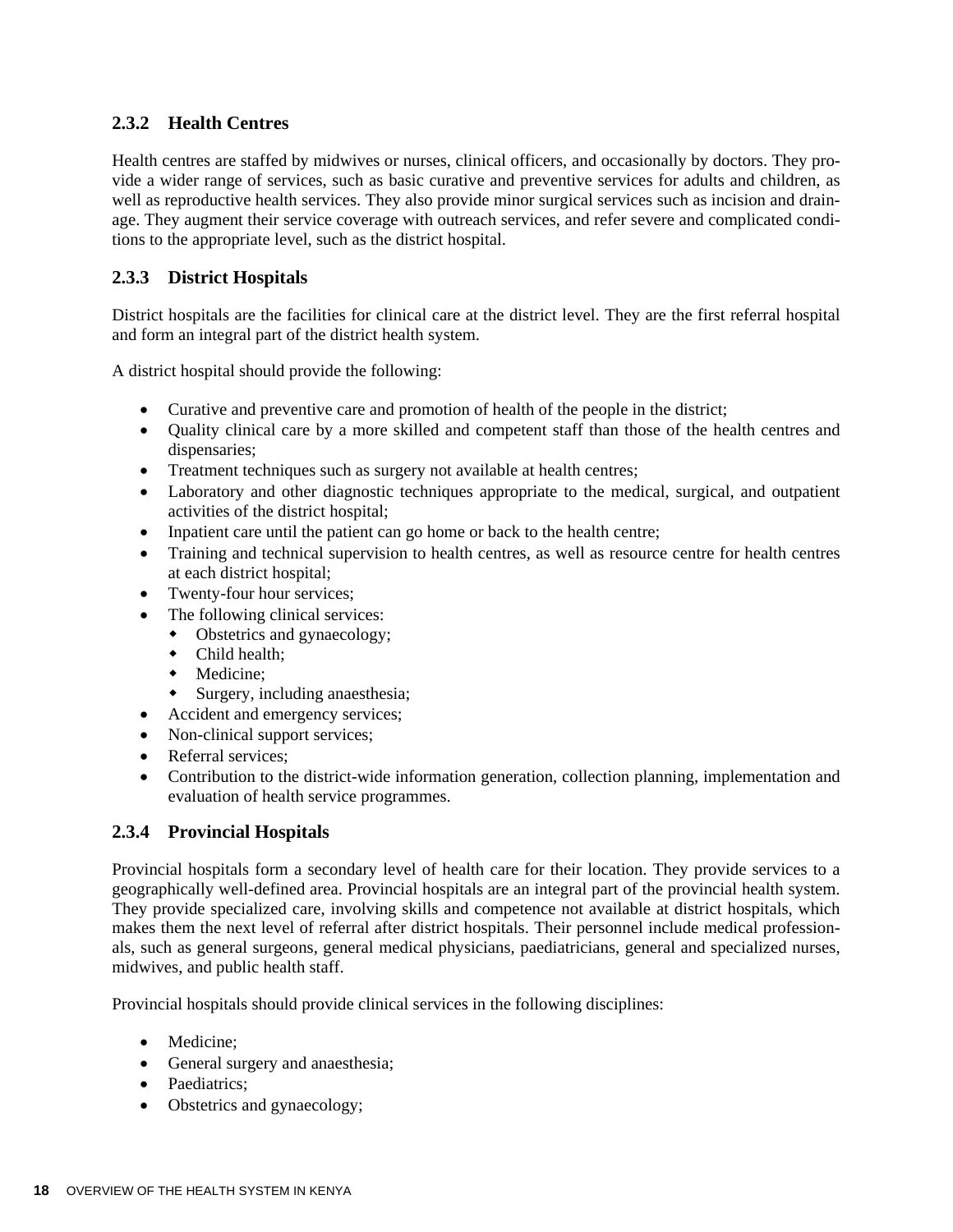- Dental services;
- Psychiatry;
- Accident and emergency services;
- Ear, nose and throat;
- Ophthalmology;
- Dermatology;
- ICU (intensive care unit) and HDU (high dependency unit) services.

They should also provide the following services:

- Laboratory and diagnostic techniques for referrals from the lower levels of the health care system;
- Teaching and training for health care personnel such as nurses and medical officer interns;
- Supervision and monitoring of district hospital activities;
- Technical support to district hospitals such as specific outreach services.

### **2.3.5 Teaching and Referral Hospitals**

Moi Referral and Teaching Hospital and Kenyatta Hospital are the referral and teaching hospitals in Kenya. They are centres of excellence and provide complex health care requiring more complex technology and highly skilled personnel. They have a high concentration of resources and are relatively expensive to run. They also support the training of health workers at both pre-service and in-service levels.

Teaching and referral hospitals have the following functions:

*Health care.* Referral hospitals provide complex curative tertiary care. They also provide preventive care and participate in public health programmes for the local community and the total primary health care system. Referrals from the districts and provinces are ultimately received and managed at the referral hospitals. The referral hospitals have a specific role in providing information on various health problems and diseases. They provide extra-mural treatment alternatives to hospitalisation, such as day surgery, home care, home hospitalisation and outreach services.

*Quality of care.* Teaching hospitals should provide leadership in setting high clinical standards and treatment protocols. The best quality of care in the country should be found at teaching and referral hospitals.

*Access to care.* Patients may only have access to tertiary care through a well-developed referral system.

*Research.* With their concentration of resources and personnel, teaching and referral hospitals contribute in providing solutions to local and national health problems through research, as well as contributing to policy formulation.

*Teaching and training.* Teaching is one of the primary functions of these hospitals. They provide both basic and post-graduate training for health professionals.

### **2.3.6 Private Maternity and Nursing Homes**

Private maternity homes fall under the governance of the Kenya Registered Midwives Association (KRMA). Some maternity and nursing homes are run by other health care professionals, such as doctors and clinical officers. Working in close collaboration with the Reproductive Health and Child Health Divisions of the Ministry of Health, they offer reproductive and family planning services. In addition, some child welfare activities are carried out on their premises by health staff of public health facilities.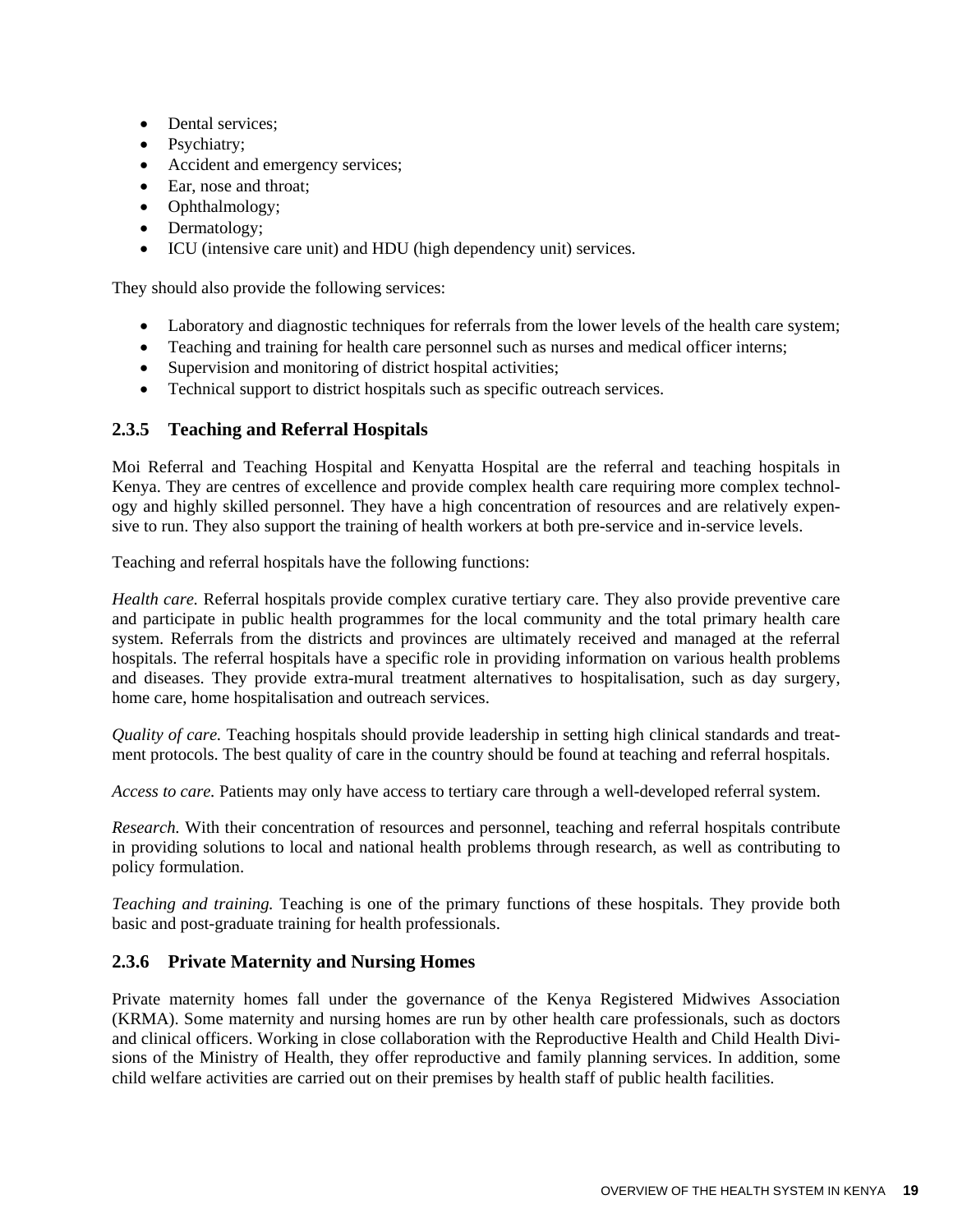## **2.3.7 Private Clinics**

These provide mostly curative services and are operated by FBOs, NGOs, nurses/midwives, clinical officers and doctors.

### **2.3.8 Voluntary Counselling and Testing (VCT) facilities**

VCT facilities provide HIV/AIDS counselling and testing services. They may be managed by the government, NGOs, FBOs, or private for-profit enterprises.

#### **2.4 The Second Health Sector Strategic Plan (NHSSP-II): 2005-2010**

In a renewed effort to improve health service delivery, the Ministry of Health and stakeholders have reviewed the NHSSP-I service delivery system in order to devise a new strategy for making it more effective and accessible to as many people as possible (MOH, 2004a). The recommended changes are contained in the Second Health Sector Strategic Plan. This plan proposes to improve service delivery by using the following levels of care delivery (see Figure 2.2).

Level 1, the community level, is the foundation of the service delivery priorities. Once the community is allowed to define its own priorities and once services are provided that supports such priorities, real ownership and commitment can be expected. Important gains can be reached to reverse the downward trend in health status at the interface between the health services and the community. Village Health Committees (VHC) will be organised in each community through which households and individuals can participate and contribute to their own health and that of their village.

Levels 2 and 3 (dispensaries, health centres, and maternity/nursing homes) will handle Kenya Essential Package for Health (KEPH) activities related predominantly to promotive and preventive care, but also various curative services.

Levels 4-6 (primary, secondary and tertiary hospitals) will undertake mainly curative and rehabilitative activities of their service delivery package. They will address to a limited extent preventive/promotive care.

In this way, the existing vertical programmes will come together to provide services to the age groups at these various levels. The plan adopts a broader approach—a move from the emphasis on disease burden to the promotion of individual health based on the various stages of the human cycle: pregnancy and the newborn (up to two weeks of age); early childhood (two weeks to five years); late childhood (6-12 years); youth and adolescence (13-24 years); adulthood (25-59); and the elderly (60+ years).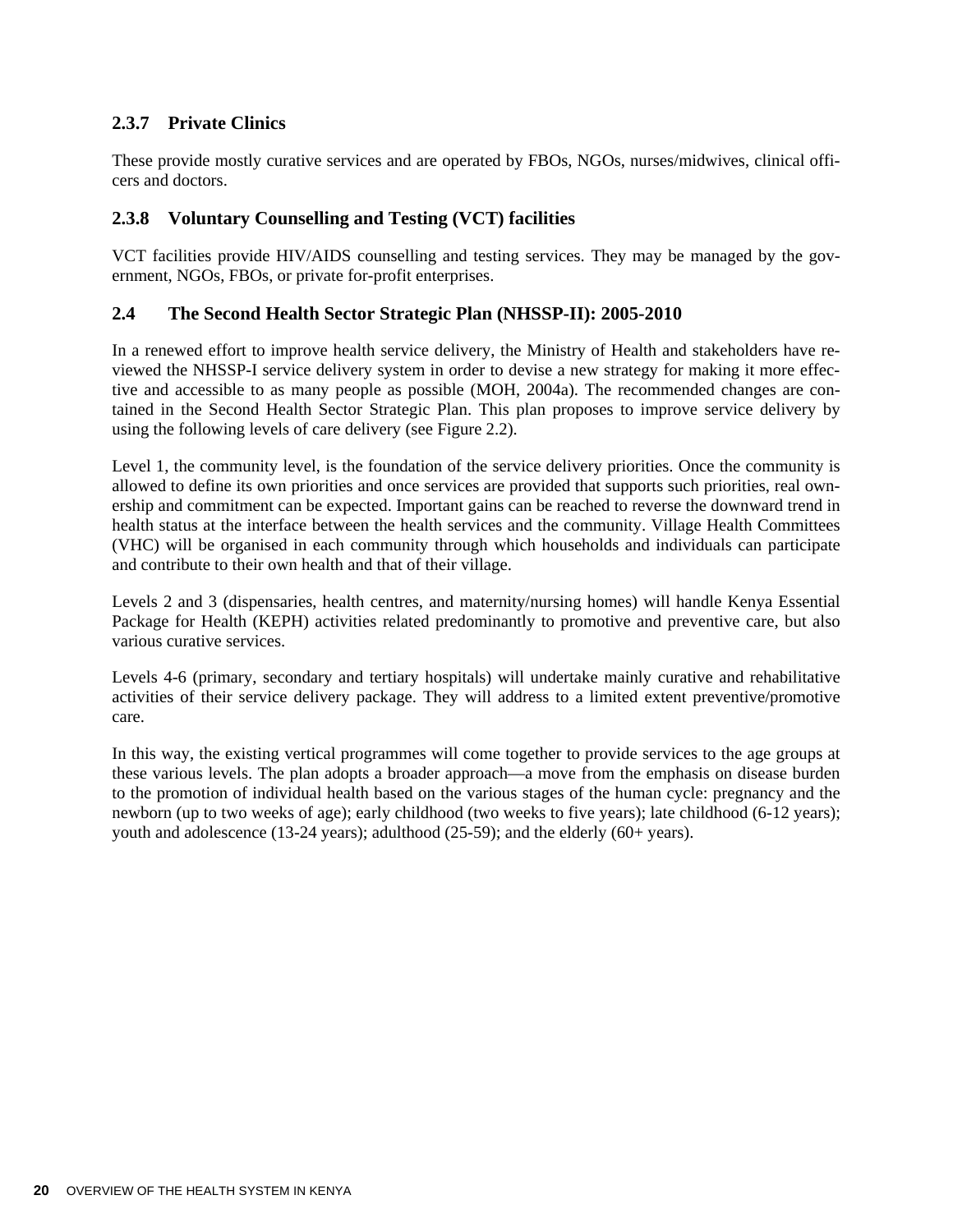

Figure 2.2 Levels of health care delivery in the Kenya Essential Package for Health (KEPH)

### **2.5 Health Manpower**

Table 2.3 presents the number of health providers, both registered and in training, in comparison to the population.

| Number of registered medical personnel and medical personnel in training, by year and type of personnel,<br>Kenya SPA 2004 |               |                                     |               |                                     |           |                      |  |  |
|----------------------------------------------------------------------------------------------------------------------------|---------------|-------------------------------------|---------------|-------------------------------------|-----------|----------------------|--|--|
|                                                                                                                            |               | Registered medical personnel        |               |                                     |           | Medical personnel in |  |  |
|                                                                                                                            |               | 2003                                |               | 2004                                |           | training             |  |  |
| Personnel                                                                                                                  | <b>Number</b> | Number per<br>100,000<br>population | <b>Number</b> | Number per<br>100,000<br>population | 2003/2004 | 2004/2005            |  |  |
| Doctors                                                                                                                    | 4.813         | 15                                  | 5,016         | 16                                  | 1,818     | 2,177                |  |  |
| Dentists                                                                                                                   | 772           | 3                                   | 841           | 3                                   | 141       | 147                  |  |  |
| Pharmacists                                                                                                                | 1,881         | 6                                   | 2,570         | 8                                   | 295       | 266                  |  |  |
| Pharmacists and pharmacy                                                                                                   |               |                                     |               |                                     |           |                      |  |  |
| technologists                                                                                                              | 1,405         | 4                                   | 1,620         | 5                                   | 132       | 142                  |  |  |
| Bsc. Nursing                                                                                                               |               |                                     | 280           |                                     | 302       | 349                  |  |  |
| Registered nurses                                                                                                          | 9,869         | 33                                  | 10,210        | 32                                  | 1,281     | 1,342                |  |  |
| Enrolled nurses                                                                                                            | 30,212        | 100                                 | 30,562        | 96                                  | 3,940     | 4,015                |  |  |
| Clinical officers                                                                                                          | 4,804         | 16                                  | 4.953         | 16                                  | 406       | 425                  |  |  |
| Public health officers                                                                                                     | 1,216         | 4                                   | 1,314         | 4                                   | 282       | 296                  |  |  |
| Public health technicians                                                                                                  | 5,627         | 19                                  | 5,861         | 18                                  | 289       | 307                  |  |  |
| Total                                                                                                                      | 60,509        | 192                                 | 63,227        | 198                                 | 9,086     | 9,455                |  |  |

The total number of registered medical personnel increased slightly (by 4.3 percent) from 60,599 in 2003 to 63,277 in 2004. The number of medical personnel per 100,000 population improved from 192.1 in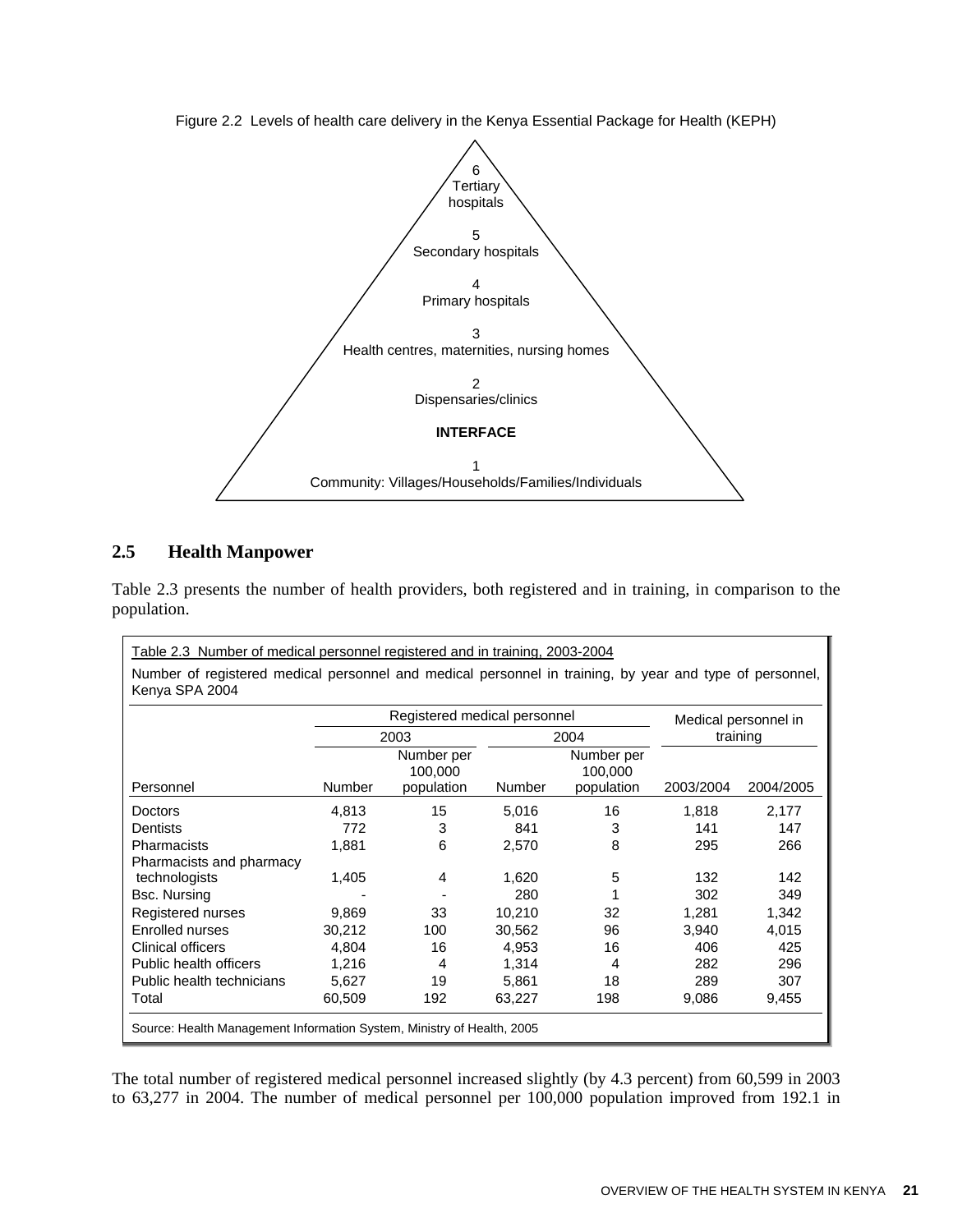2003 to 197.6 in 2004, and the number of medical personnel undergoing training increased by 4.1 percent, from 9,086 in 2003 to 9,455 in 2004.

### **2.6 Public Health Programmes**

The MOH is focusing on a number of health priorities in Kenya, and specific health programmes have been developed to address these priorities.

#### **2.6.1 Reproductive and Child Health**

The Ministry of Health has sanctioned the existence and free unfettered operation of the Reproductive Health and Child Health Divisions. The Divisions have provided an annual report based on data from provincial, district, sub-district and rural health facilities.

The components of the reproductive health programmes are as follows (MOH, 1996):

- Safe motherhood, including antenatal, safe delivery, and postnatal care, especially breastfeeding, infant health and women's health;
- Family planning;
- Prevention and treatment of unsafe abortions and post-abortion care;
- Prevention and treatment of reproductive tract infections, including sexually transmitted diseases and HIV/AIDS;
- Prevention and treatment of infertility;
- Management of cancer, including prevention and management of cervical cancers;
- Discouragement of harmful traditional practices that affect the reproductive health of men and women, such as female genital mutilation;
- Information and counselling on human sexuality, responsible sexual behaviour, responsible parenthood, preconception care, and sexual health;
- Gender and reproductive rights.

The reproductive health care system, which was designed for adults, is currently being modified to meet the needs of adolescents as well.

The Child Health Division constitutes all child health activities aimed at promoting and maintaining the optimal growth and development of children age 0-18 years. Its specific responsibilities are:

- To ensure survival, growth and development of children age 0-5 years;
- To promote health in all children, pre-school and school-age, including adolescents (up to 18 years), both in and out of school;
- To promote good nutrition to children, expectant and nursing mothers, the sick, and the general population, including elimination of micronutrient deficiencies;
- Promotion of child's rights and child protection.

The following strategies are applied to ensure quality child health:

Early childhood:

- Integrated Management of Childhood Illnesses (IMCI) 0-5 years
- Comprehensive school health programme 6-18 years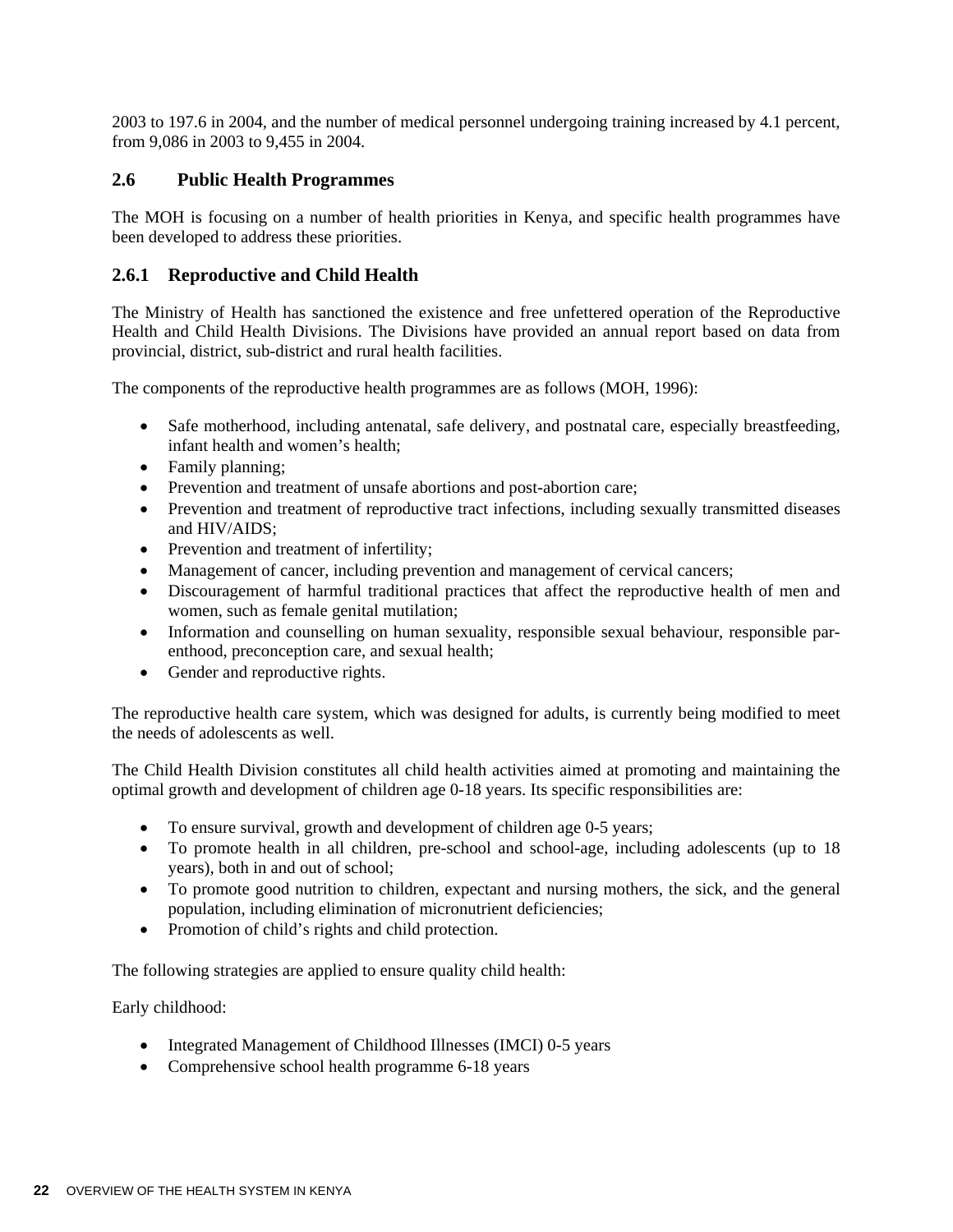Neonatal health care:

- Nutrition programme;
- Promotion of exclusive breastfeeding for six months and timely intervention of complementary feeding;
- Immunisation;
- Growth promotion and nutrition rehabilitation;
- Curative care for minor ailments and injuries;
- Promotion of family/household practices that have greatest impact on child health;
- Child rights promotion.

School health services:

- Screening and examination of school children and food vendors;
- Immunisation and micronutrient supplementation;
- Health education on current public health issues;
- Management of minor ailments and injuries;
- Introduction of life skills and moral values including reproductive health;
- Maintenance of a hygienic school environment;
- School deworming;
- Referrals.

Adolescent health:

- Referrals identification and management of common health problems affecting adolescents;
- Provision of services focused on adolescents, including counselling, information, education and communication (IEC), and reproductive health issues in general;
- Referrals.

### **2.7 Health Insurance**

Table 2.4 shows a breakdown of National Hospital Insurance Fund resources by receipts, benefits and contributions net of benefits for the 1999/2000-2003/2004 financial years. Total receipts rose by 4.6 percent (from Ksh. 2,523.9 million in 2002/2003 to Ksh. 2639.5 million in 2003/2004). Benefits accrued to members, however, dropped by 13.3 percent (from Ksh. 822 million in 2002/2003 to Ksh. 713 million in 2003/2004). Contributions net of benefits continued to rise throughout the five-year period (from Ksh. 1,286 million in 1999/2000 to Ksh. 1,926.2 million in 2003/2004).

| Table 2.4 National Hospital Insurance Fund resources, 1999/2000-2003/2004                                                               |                                                 |                 |                      |  |  |  |  |
|-----------------------------------------------------------------------------------------------------------------------------------------|-------------------------------------------------|-----------------|----------------------|--|--|--|--|
| Kenya National Hospital Insurance Fund resources, including<br>receipts.<br>benefits, and contributions net of benefits, Kenya SPA 2004 |                                                 |                 |                      |  |  |  |  |
|                                                                                                                                         | Receipts                                        | <b>Benefits</b> | Contributions net of |  |  |  |  |
| Financial year                                                                                                                          | (millions)<br>benefits (millions)<br>(millions) |                 |                      |  |  |  |  |
| 1999/2000                                                                                                                               | 1.694.3                                         | 497.9           | 1.196.4              |  |  |  |  |
| 2000/2001                                                                                                                               | 2.147.7                                         | 710.0           | 1,437.7              |  |  |  |  |
| 2001/2002                                                                                                                               | 2.143.9                                         | 591.4           | 1,552.5              |  |  |  |  |
| 2002/2003                                                                                                                               | 2,523.9                                         | 822.0           | 1,701.9              |  |  |  |  |
| 2003/2004                                                                                                                               | 2,639.5                                         | 713.3           | 1,926.2              |  |  |  |  |
| Source: MOH, National Hospital Insurance Fund, 2005                                                                                     |                                                 |                 |                      |  |  |  |  |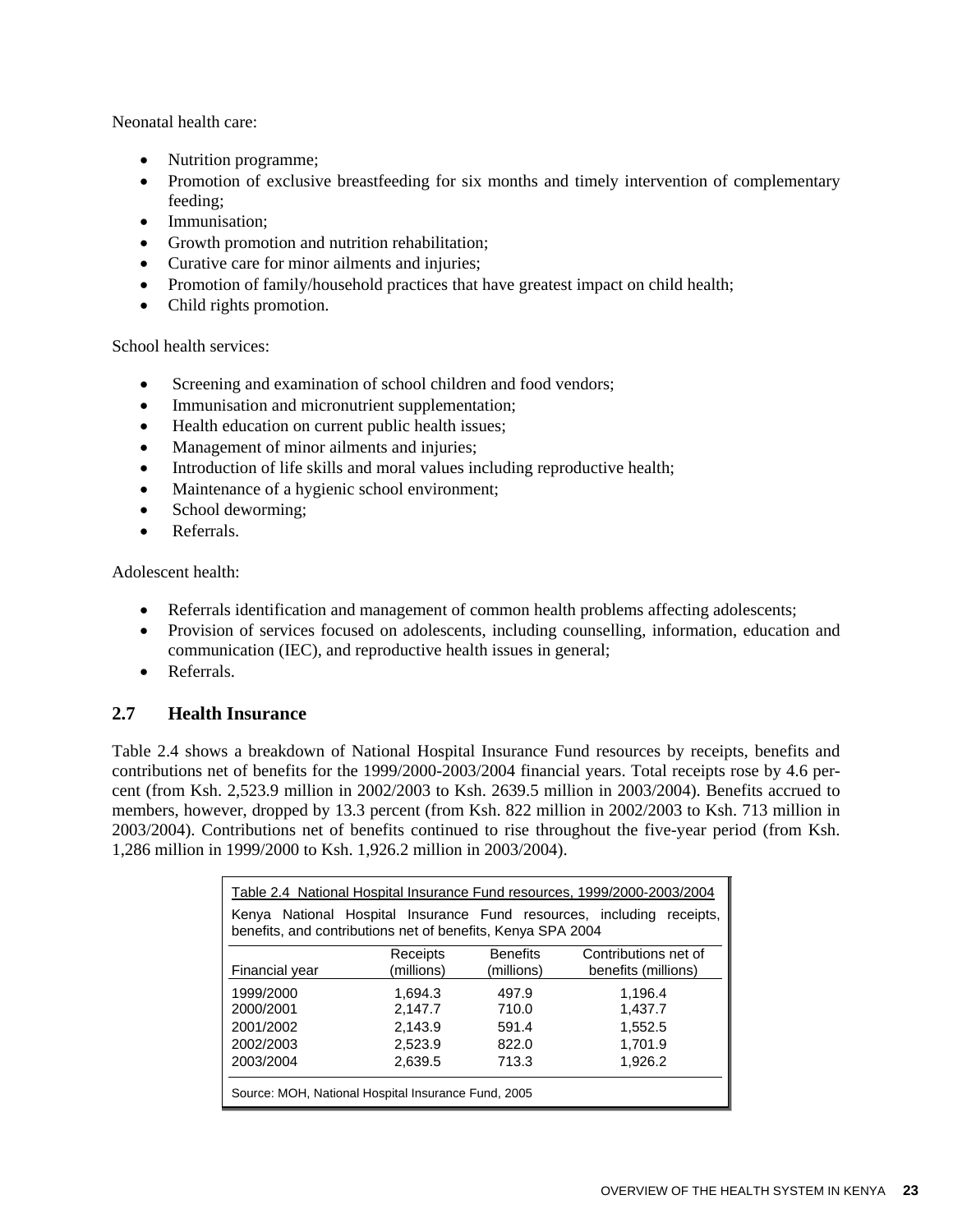### **2.8 Financing the Health Sector**

Adequate resources are critical to sustainable provision of health services. The Kenya policy framework of 1994 identified several methods of health services financing, including taxation, user fees, donor funds, and health insurance. These methods have evolved into important mechanisms for funding health services in the country. They should reflect the cost of service provision as well as the ability of the population to pay. In the non-governmental sector, health services are financed primarily through the revenue collected from fees and insurance premiums charged to service users. These are based on costs of service provision and on ability to pay.

## **2.8.1 Current Financing Trends, Policies, and Expenditures**

Over the past decade, real financing allocations to the public sector have declined or remained constant. Reviews of public expenditures and budgets in Kenya show that total health spending constitutes about 8 percent of the total government expenditure and that recurrent expenditures have been consistently higher than the development expenditures, both in absolute terms, and as a percentage of the GDP. Per capita total health spending stands at about Ksh. 500 (US\$6.2), far below the WHO's recommended level of US\$34 per capita.

The per capita expenditure falls short of the Government of Kenya's commitment to spend 15 percent of its total budget on health, as agreed in the Abuja Declaration. The under-financing of the health sector has thus reduced its ability to ensure an adequate level of service provision to the population.

The GOK funds the health sector through budgetary allocations to the MOH and related government departments. However, tax revenues are unreliable sources of health finance, because of macroeconomic conditions such as poor growth, national debt, and inflation, which often affect health allocations. A manifestation of the health budget shortfalls is the widespread lack of adequate drugs and pharmaceuticals, staff shortages, and poor maintenance of equipment, transport, and facilities.

Over the past two decades, the GOK has pursued a policy of cost sharing to bridge the gap between actual budgets and the level of resources needed to fund public health sector activities. The revenue from the cost-sharing programme has continued to grow in absolute terms and as a percentage of the recurrent government budget. In 2002-03, cost sharing contributed over 8 percent of the recurrent expenditure and about 21 percent of the non-wage recurrent budget of the MOH.

However, because of the worsening poverty situation in the country, the MOH has changed its cost sharing policy and replaced it with a "10/20" policy, in which dispensaries and health centres are not to charge user fees for curative care other than 10 or 20 Ksh for client cards.

In addition, the MOH is planning to introduce in the coming years a National Social Health Insurance Fund (NSHIF). This is a social health insurance scheme to which everyone would contribute without exemption. For administrative purposes, contributions should be per head and not per family, although current entitlements in the National Hospital Insurance Fund also include family members of the insured. For those too poor to pay, the government would pay for them. In its tenth year of phased implementation, the scheme would be targeted to give comprehensive health care to 80 percent of the population. The sources of funding would include payroll harmonisation, general taxation, informed sector contributions, donations and grants. The scheme is outlined in Sessional Paper No. 2 of 2004 (Ministry of Health, 2004c).

The health budget allocation has continued to be skewed in favour of tertiary and secondary care facilities, which absorb 70 percent of health expenditures. Yet primary care units, being the first line of contact with the population, provide the bulk of health services and are cost effective in dealing with the disease conditions prevalent in communities.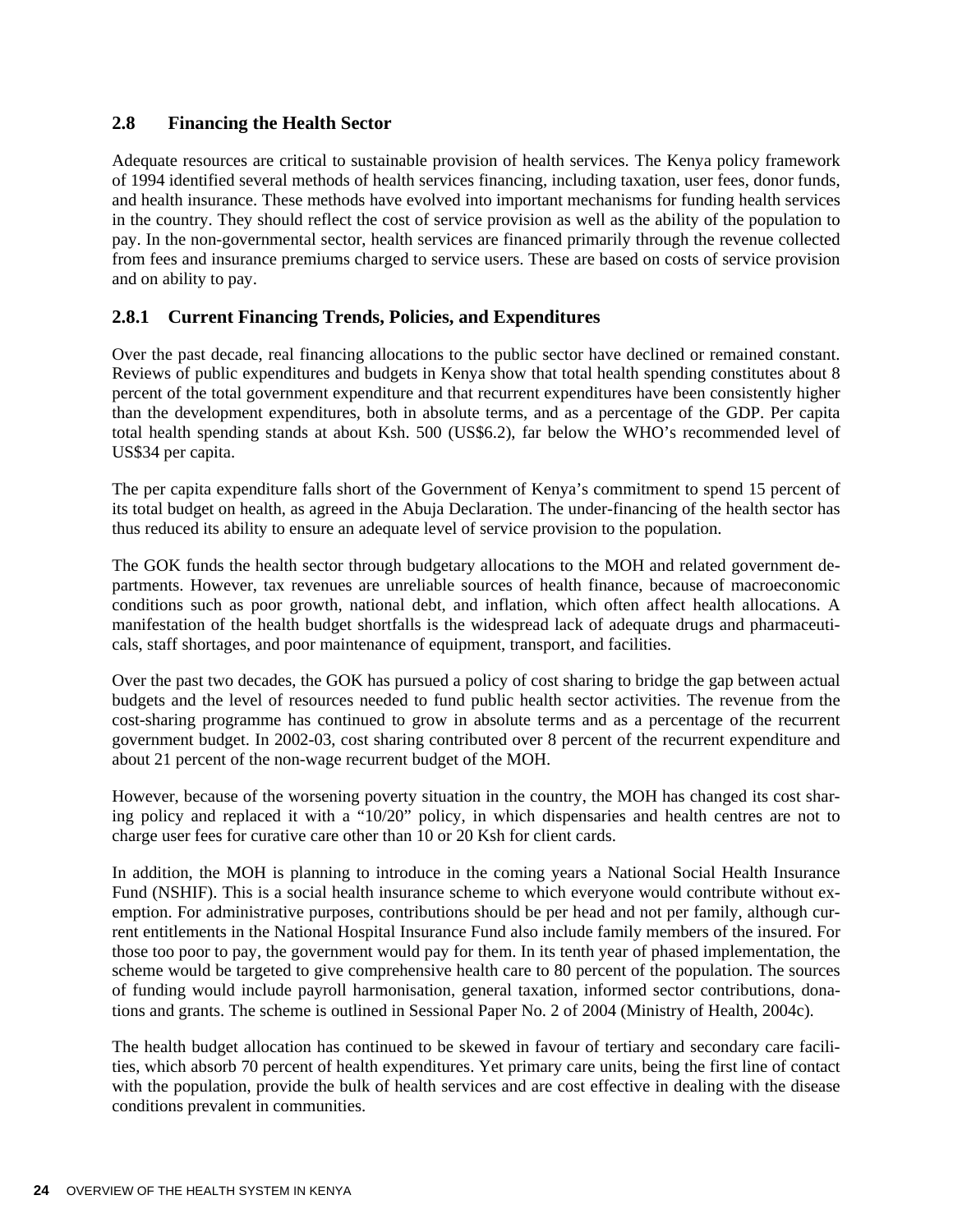Health personnel expenditures are high, compared to expenditures on drugs, pharmaceuticals, and other medical inputs such as medical equipment and supplies. Personnel spending accounts for about 50 percent of the budget, leaving 30 percent for drugs and medical supplies, 11 percent for operations and maintenance (O&M) at the facility level and 10 percent for other recurrent expenses. Expenditures for curative care constitute more than 48 percent of the total MOH budget.

The GOK works closely with development partners to raise money for the health sector. Donor contributions to the health sector have been on the increase, rising from 8 percent of the health budget in 1994-95 to 16 percent in the fiscal 2001-2002. In some years, donor contributions accounted for over 90 percent of the development budget of the MOH.

In summary, the Ministry of Health Public Expenditure Review (Ministry of Health, 2004b) reported that the flow of funding to health facilities, especially at the primary care level, is poor. Leakages amount to 22 percent of the user fee revenue collected. The review advised allocating more resources to communitybased facilities, where health resources have been shown to be most effective in dealing with prevailing disease conditions and in promoting and improving people's health.

# **2.8.2 Ministry of Health Total Expenditures**

Budgetary allocations to the MOH between 2000 and 2005 have increased steadily (Ksh. 12 billion in 2000-01 to Ksh. 23 billion in 2004-05). Table 2.5 shows MOH expenditures for both the Recurrent Account and the Development Account. Recurrent expenditures have increased both in absolute terms and as a proportion of total GOK spending and GDP, while development expenditures are somewhat variable, reflecting fluctuations in donor spending (Ministry of Health, 2005b)*.*

| Table 2.5 Ministry of Health expenditures                                                                                                 |                                             |                                             |                                           |                                             |                                             |  |  |
|-------------------------------------------------------------------------------------------------------------------------------------------|---------------------------------------------|---------------------------------------------|-------------------------------------------|---------------------------------------------|---------------------------------------------|--|--|
| Kenya Ministry of Health expenditures, for the Recurrent and Development Accounts, in Ksh and<br>US\$ (millions), by year, Kenya SPA 2004 |                                             |                                             |                                           |                                             |                                             |  |  |
|                                                                                                                                           | 2000-2001                                   | 2001-2002                                   | 2002-2003                                 | 2003-2004                                   | 2004-2005                                   |  |  |
| <b>Recurrent Account</b><br>Development Account<br>Total<br>Per capita Ksh<br>Per capita US\$                                             | 11,041<br>1,032<br>12,072<br>395.49<br>5.05 | 12,715<br>2,519<br>15,234<br>488.44<br>6.28 | 14,405<br>945<br>15,351<br>481.97<br>6.29 | 15,438<br>1,003<br>16,441<br>506.05<br>6.52 | 15,952<br>7,659<br>23,611<br>712.67<br>9.10 |  |  |
| MINISTRY OF HEALTH EXPENDITURES AS PERCENTAGE OF TOTAL<br><b>GOVERNMENT EXPENDITURES</b>                                                  |                                             |                                             |                                           |                                             |                                             |  |  |
| <b>Recurrent Account</b><br>Development Account<br>Total                                                                                  | 7.67<br>4.49<br>7.23                        | 8.23<br>17.18<br>9.01                       | 8.69<br>5.12<br>8.33                      | 7.76<br>2.77<br>6.99                        | 7.22<br>8.83<br>7.67                        |  |  |
| MINISTRY OF HEALTH EXPENDITURES AS PERCENTAGE OF GDP                                                                                      |                                             |                                             |                                           |                                             |                                             |  |  |
| <b>Recurrent Account</b><br>Development Account<br>Total                                                                                  | 1.32<br>0.12<br>1.44                        | 1.38<br>0.27<br>1.65                        | 1.40<br>0.09<br>1.49                      | 1.41<br>0.09<br>1.51                        | 1.29<br>0.62<br>1.91                        |  |  |
| Source: MOH, 2005b                                                                                                                        |                                             |                                             |                                           |                                             |                                             |  |  |

# **2.9 General Recommendations for Future Health Sector Planning (2005-2010)**

The overall thrust for future planning in the health sector should be to firmly address the downward spiral of deteriorating health status. The goal should be to reduce health inequalities and to reverse the downward trend in the impact and outcome indicators. These health inequalities exist between urban and rural